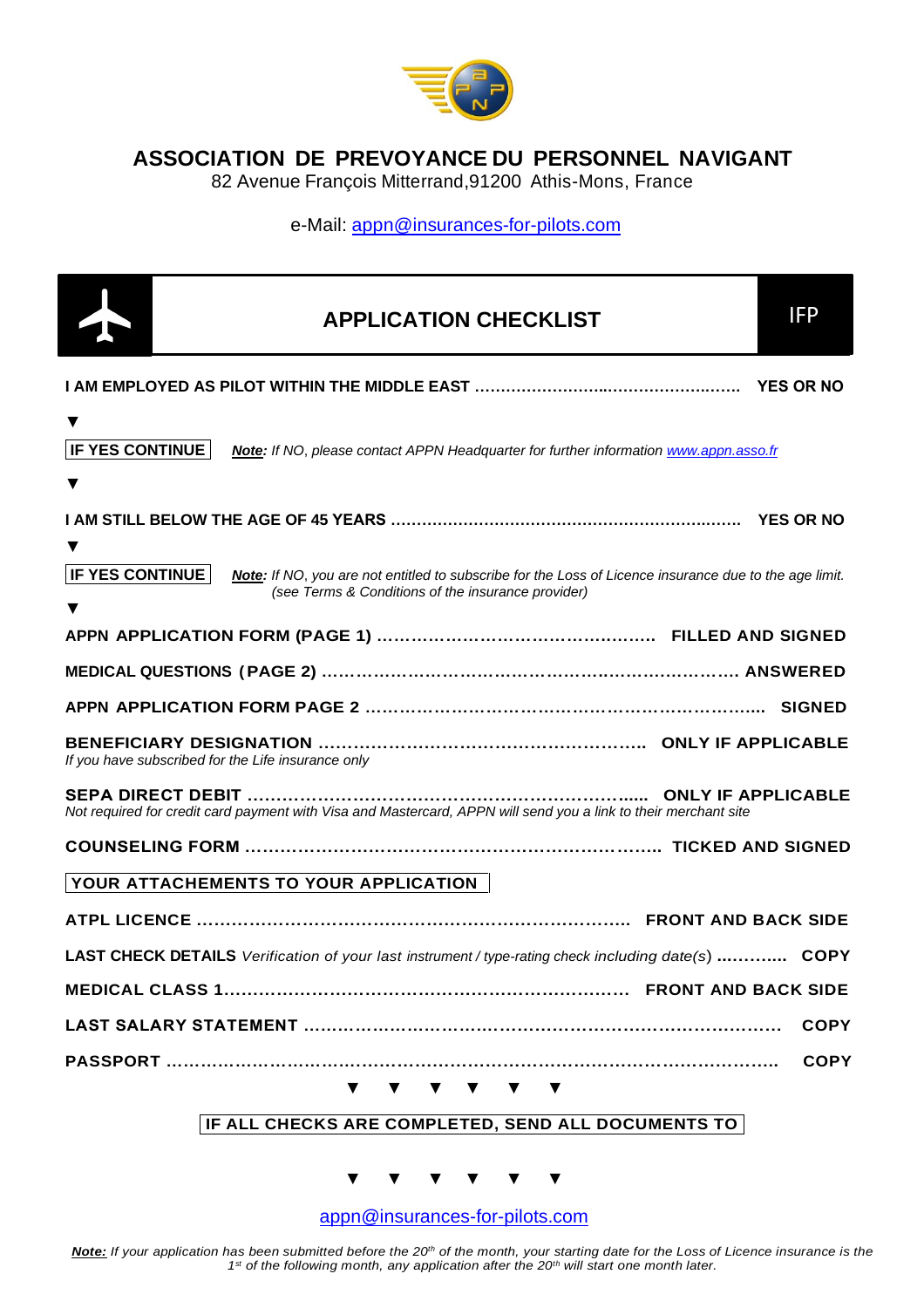

**ASSOCIATION DE PREVOYANCE DU PERSONNEL NAVIGANT**

82 Avenue François Mitterrand 91200 ATHIS-MONS

# **MEMBERSHIP FORM**

| $Mr. \Box$ Mrs. $\Box$ Miss $\Box$                                                                                                                                                                                                                                                                                                                                                                                                                                                                                                                                                                                      |                    |                                  |
|-------------------------------------------------------------------------------------------------------------------------------------------------------------------------------------------------------------------------------------------------------------------------------------------------------------------------------------------------------------------------------------------------------------------------------------------------------------------------------------------------------------------------------------------------------------------------------------------------------------------------|--------------------|----------------------------------|
|                                                                                                                                                                                                                                                                                                                                                                                                                                                                                                                                                                                                                         |                    |                                  |
|                                                                                                                                                                                                                                                                                                                                                                                                                                                                                                                                                                                                                         |                    |                                  |
|                                                                                                                                                                                                                                                                                                                                                                                                                                                                                                                                                                                                                         |                    |                                  |
|                                                                                                                                                                                                                                                                                                                                                                                                                                                                                                                                                                                                                         |                    |                                  |
|                                                                                                                                                                                                                                                                                                                                                                                                                                                                                                                                                                                                                         |                    |                                  |
|                                                                                                                                                                                                                                                                                                                                                                                                                                                                                                                                                                                                                         |                    |                                  |
| I authorize APPN to use my email address to contact me for any matter relating to my guarantees                                                                                                                                                                                                                                                                                                                                                                                                                                                                                                                         |                    |                                  |
|                                                                                                                                                                                                                                                                                                                                                                                                                                                                                                                                                                                                                         |                    |                                  |
| <b>Family Status:</b> Single $\Box$ Married $\Box$ Separated $\Box$ Divorced $\Box$ Widowed $\Box$                                                                                                                                                                                                                                                                                                                                                                                                                                                                                                                      |                    |                                  |
|                                                                                                                                                                                                                                                                                                                                                                                                                                                                                                                                                                                                                         |                    |                                  |
| Note: Only applications of any Employer or Airline from the Middle East or Persian Gulf region! can be accepted!                                                                                                                                                                                                                                                                                                                                                                                                                                                                                                        |                    |                                  |
|                                                                                                                                                                                                                                                                                                                                                                                                                                                                                                                                                                                                                         |                    |                                  |
|                                                                                                                                                                                                                                                                                                                                                                                                                                                                                                                                                                                                                         |                    |                                  |
| *Under the condition of an immediate approval by the insurance provider                                                                                                                                                                                                                                                                                                                                                                                                                                                                                                                                                 |                    |                                  |
|                                                                                                                                                                                                                                                                                                                                                                                                                                                                                                                                                                                                                         | <b>CAPITALS</b>    | <b>MONTHLY</b><br><b>PREMIUM</b> |
| LIFE INSURANCE Note: max. starting 330.000 $\in$                                                                                                                                                                                                                                                                                                                                                                                                                                                                                                                                                                        | €                  | $\boldsymbol{\epsilon}$          |
| <b>PERMANENT LOSS OF LICENCE</b> Note: max. starting 340.000 $\epsilon$                                                                                                                                                                                                                                                                                                                                                                                                                                                                                                                                                 | €                  | $\boldsymbol{\epsilon}$          |
| <b>TEMPORARY LOSS OF LICENCE</b>                                                                                                                                                                                                                                                                                                                                                                                                                                                                                                                                                                                        | $\epsilon$ / month | $\boldsymbol{\epsilon}$          |
| <b>Subtotal</b>                                                                                                                                                                                                                                                                                                                                                                                                                                                                                                                                                                                                         |                    | $\epsilon$                       |
| <b>APPN's monthly administration fee</b>                                                                                                                                                                                                                                                                                                                                                                                                                                                                                                                                                                                |                    | 7 $\epsilon$                     |
| <b>Monthly Provisional Premium</b>                                                                                                                                                                                                                                                                                                                                                                                                                                                                                                                                                                                      |                    | $\epsilon$                       |
| Payment method of my premiums using the credit card (a payment link will be sent by mail after successful application)                                                                                                                                                                                                                                                                                                                                                                                                                                                                                                  |                    |                                  |
| Payment method of my premiums using SEPA direct debit (only available for European bank account holders)                                                                                                                                                                                                                                                                                                                                                                                                                                                                                                                |                    |                                  |
| <b>Working capital:</b> A.P.P.N. pays the insurers on a quarterly basis in advance. That is the reason we ask all new members for a 3 month reserve to be debited<br>from your credit card with the first premium payment. The working capital is entirely paid back and if you leave APPN after 50 years of age, it will be<br>increased by investment products.                                                                                                                                                                                                                                                       |                    |                                  |
| I understood that related to the <b>psycho-organic disorders</b> an exclusion clause has been introduced in our group insurance policy. A deductible of 50% applies<br>to all new memberships due to psychological problems. This excess is time-limited and is applicable during a period of 6 years from the start date of the contract.<br>This means during this period of time APPN will pay 50 % of the guaranteed capital. Moreover, during this period of 6 years when a member requests for an<br>increase of the guaranteed capital the deductible of 50 % also applies to the differential of the guarantee. |                    |                                  |

**Signature:**

2022 - \_\_\_\_\_\_\_\_\_ *(to be filled by IFP)*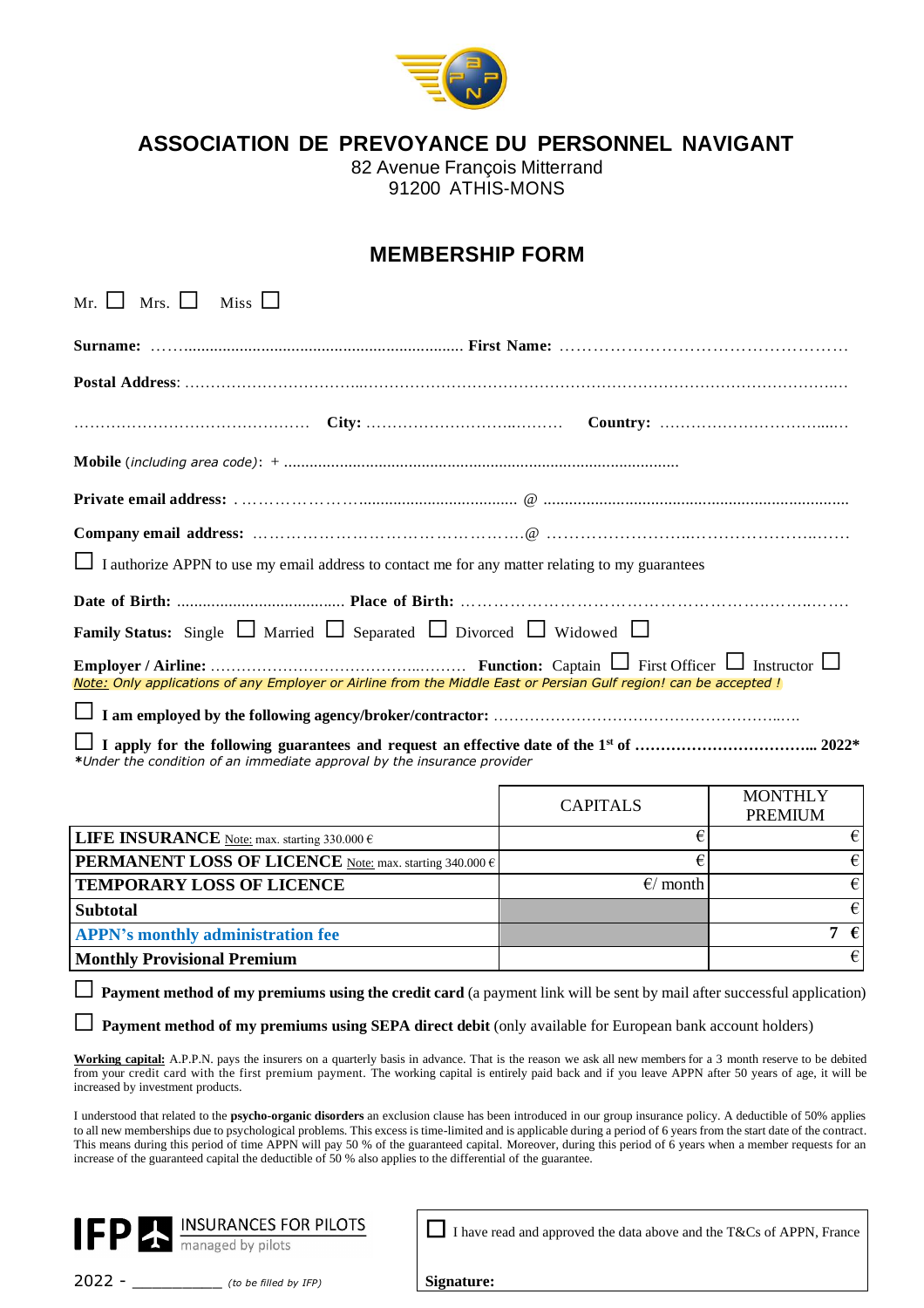| Surname: |
|----------|
|----------|

First Name:

### **Medical Questionnaire for your application with APPN:**

It is mandatory to tick each box **-** please provide detailed formation for any answer with YES

|                                                                        | 1.) Are you or have you been insured for the same risks with another insurance company?                        | $\Box$ YES $\Box$ NO |
|------------------------------------------------------------------------|----------------------------------------------------------------------------------------------------------------|----------------------|
|                                                                        | 2.) Have you been victim of any accident in the last 5 years?<br>When $?$ $\qquad \qquad$ Type of injuries $?$ | $\Box$ YES $\Box$ NO |
| 3.) Do you have any after effects of this accident?                    | Which ones?                                                                                                    | $\Box$ YES $\Box$ NO |
|                                                                        | 4.) Have you been affected during the past 10 years with any serious or permanent illness?                     | $\Box$ YES $\Box$ NO |
| 5.) Do you have you any disability?                                    |                                                                                                                | $\Box$ YES $\Box$ NO |
| 6.) Are you taking any type of medication ?                            | For which diagnosis ? Name of medication ?                                                                     | $\Box$ YES $\Box$ NO |
|                                                                        |                                                                                                                |                      |
| 7.) Do you have any planned hospitalization in the future ?            |                                                                                                                | $\Box$ YES $\Box$ NO |
| 8.) Any medical suspension for more than 10 days in the last 5 years ? |                                                                                                                | $\Box$ YES $\Box$ NO |
| 9.) Any restriction in your medical license class 1 ?<br>Which one?    |                                                                                                                | $\Box$ YES $\Box$ NO |

**Cancellation period:** I am aware of the effective date of my insurance and the Terms and Conditions of APPN. Therefore I have understood that I have a 30 days deadline to cancel my insurance with sending a registered letter to APPN, 82 avenue Francois Mitterrand in 91200 Athis-Mons, France. An email or phone call only won`t be accepted as a cancellation request by the member.

After making myself acquainted with the insurance policies subscribed by A.P.P.N. and it's statutes, I declare accepting the conditions of these insurance and the statutes of A.P.P.N., especially the articles 3 and 4 which application could lead to my deregistration, or to the termination of my contract in case of non-payment of the premiums. I made myself acquainted of the detailed information notice of my contracts and a duplicate copy of my application.

## **₫ I authorize APPN to use my personal data for internal use**

Any false deliberate declaration from me or any reluctance likely to limit the risk concerning me could lead to the nullity of my **insurance (article L.113-8 du Code des assurances). Any omission or deliberate inaccurate declaration can entail new conditions of** insurance, if it is possible, and out of any claim. On the other hand, in case of claim, the service is proportional to the contribution paid with regards to the due contribution if the declaration had been complete and exact (article L113-9 du Code des assurances).

**☐ I have read and approved the Terms and Conditions of APPN, France** ✔

Location/Date,

Signature:

**French "computers and liberties" law dated 06/01/78**. The meditative data will be the object of a processing automated by the APPN, the agent of management, in the name and for the insurers of the contracts that it distributes (GENERALI Vie, AXA collective France and MACIF), responsible for processing for what concerns them, for the signing, the management and the insurers of the contracts that it di execution of insurance contract and for purposes of prospecting and sales managements. They can be communicated with companies and partners of the insurers in the same purposes. They are also the object of processing of anti-money laundering and the terrorism financing, and against the fraud in the insurance by the insurers as well as the entities of the groups to which they belong and can be passed on in the entities and the people indicated by the regulation. The fight against the fraud in the insurance can lead to a registration on a list of people presenting a risk of fraud .You have towards these data of a right of opposition, access and rectification with APPN, 82, avenue François Mitterrand, 91200 ATHIS-MONS. We inform to you that you can join on the list of opposition the cold calling.

AXA FRANCE COLLECTIVE - 26 Rue Louis-Le-Grand - 75002 PARIS (Contrat n° 5092).

GENERALI VIE - 76 Rue Saint-Lazare - 75009 PARIS (Contrat n° 23624)

MACIF – Mutual insurance company with variable premiums. A company regulated by the French Insurance Code . Head quarters : 2-4 rue Pied de Fond – 79037 Niort cedex 9. Identified as exclusive number 781 452 511 RCS Niort. Company subject to the supervision of the 'Autorité de Contrôle Prudentiel – 61 rue Taitbout – 75436 Paris cedex 9. (Loss of Licence)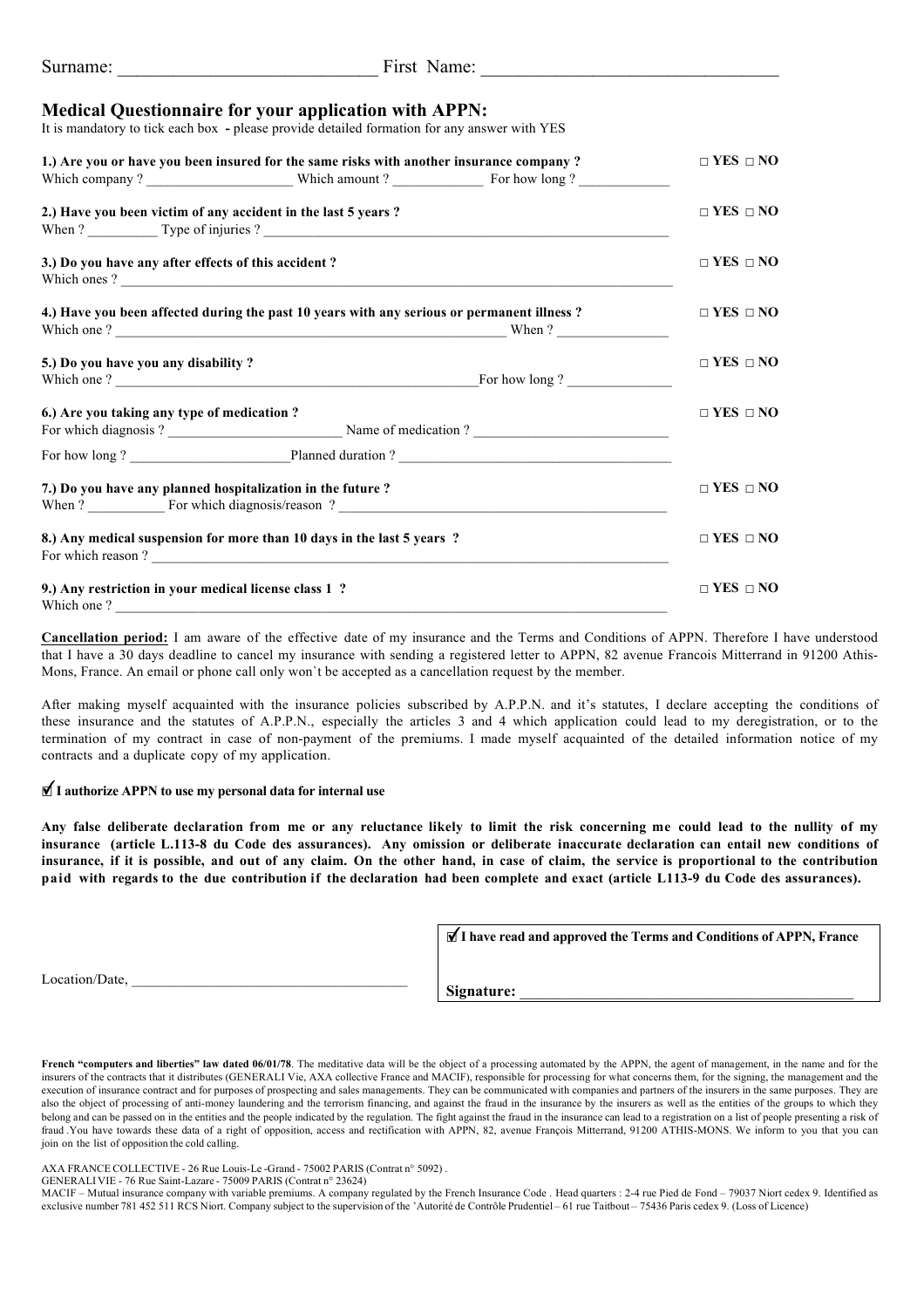# **BENEFICIARY DESIGNATION in case of death**



Relating to the beneficiaries of my life insurance contracted with APPN and the following insurance companies : - AXA France Collectives n° 5092

- GENERALI France n° 23 624 and endorsement n° 2

- MACIF

 $\prod$ <sup>(1)</sup> Opt for the standard clause and designate as beneficiary (ies)

as primary beneficiary, my spouse, judicially not separated

for lack of, the partner to whom I am bound by a "Civil Solidarity Pact" (PACS);

for lack of, with benefits equally split among them, my children, living or represented, and the children of my spouse if they were his/her dependents;

for lack of, with benefits equally split among them, my father and my mother, for lack of one of them, the other one in totality

for lack of, my heir-at-law

We'd like to inform you the Beneficiary designation form has to be filled in without any deletions or additions, this to avoid any dispute. If the standard clause does not suit you, please designate below one or several beneficiaries from your own, on condition no other previous particular designation had not been approved by the concerned beneficiaries.

 $\Box$ <sup>(1)</sup> Do not opt for the standard clause and designate as beneficiary (ies)

### for lack of, my heir-at-law.

A copy of this document will be, automatically, sent with your insurance certificate. If you do not wish to receive this copy, please specify it below:

I authorize A.P.P.N. to communicate this information to the concerned insurers.

#### Tick the corresponding box  $(1)$

Signature...................................

Association de Prévoyance du Personnel Navigant

82, avenue François Mitterrand 91200 ATHIS-MONS - Tél. 33 (0)1 60 48 28 00 - Fax 33 (0)1 60 48 11 42

FONDÉE EN 1957, RÉGIE PAR LA LOI DU 1ª JUILLET 1901. ASSURANCES DU PNT : VIE, DÉCÈS, PERTE DE LICENCE, COMPLÉMENTAIRE MALADIE

N° SIRET: 485 164 867 00015 - CODE APE: 9499 Z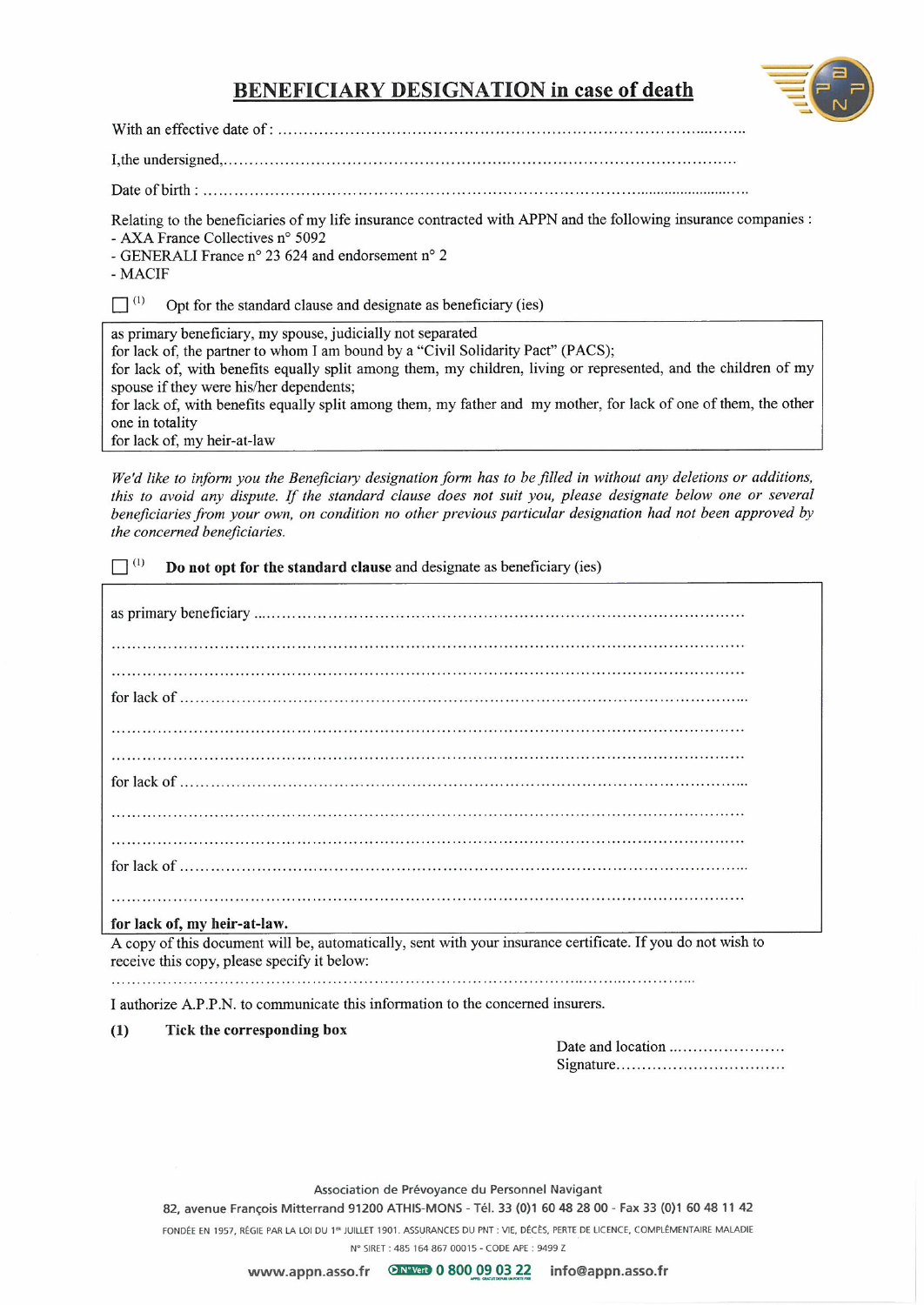# RECURRENT DIRECT DEBIT MANDATE « SEPA »



By signing this Direct Debit Mandate form you authorize APPN to give instructions to your bank to debit your account, and your bank to debit your account in accordance with APPN's instructions.

You benefit from the right of being reimbursed by your bank in accordance with the terms and conditions described in the agreement signed with her. A request of reimbursement has to be presented :

- within an 8 weeks delay after the date of the debit for an approved direct debit

- As soon as possible and at the latest within a 13 months delay in case of a non-approved direct debit

| Name and Address of the holder of the Bank Account |                                                    | <b>Name and Address of the Creditor</b>                                                   |
|----------------------------------------------------|----------------------------------------------------|-------------------------------------------------------------------------------------------|
|                                                    |                                                    | ASSOCIATION DE PREVOYANCE DU PERSONNEL<br>82 avenue François Mitterrand - 91200 ATHIS-MOI |
| Membership Code                                    |                                                    |                                                                                           |
| Name                                               |                                                    | Tél. 33 (0) 1 60.48.28.00 - Fax 33 (0) 1.60.48.11.4                                       |
|                                                    |                                                    | Created in 1957 - governed by the Act of 1 July 190                                       |
| Address                                            |                                                    | <b>Technical Flight Personal Insurance Contracts</b>                                      |
|                                                    |                                                    | Loss of Licence – Life Insurance – Medical Care                                           |
|                                                    |                                                    | $n^{\circ}$ siret : 485 164 867 00015 - code APE : 913 E                                  |
|                                                    |                                                    | $\frac{\text{www.appn.asso.fr}}{\text{info@appn.asso.fr}}$ - info@appn.asso.fr            |
|                                                    |                                                    |                                                                                           |
| Third Debtor's name                                |                                                    | N° I.C.S. (Identification Creditor Sepa) : FR44ZZZ                                        |
|                                                    | To be completed only if you pay for another person |                                                                                           |

| ASSOCIATION DE PREVOYANCE DU PERSONNEL NAVIGANT<br>82 avenue François Mitterrand - 91200 ATHIS-MONS |
|-----------------------------------------------------------------------------------------------------|
| Tél. 33 (0) 1 60.48.28.00 - Fax 33 (0) 1.60.48.11.42                                                |
| Created in 1957 - governed by the Act of 1 July 1901                                                |
| <b>Technical Flight Personal Insurance Contracts</b>                                                |
| Loss of Licence – Life Insurance – Medical Care                                                     |
| n° siret : 485 164 867 00015 - code APE : 913 E                                                     |
| $\frac{\text{www.appn.asso.fr}}{\text{info@appn.asso.fr}}$ - info@appn.asso.fr                      |
|                                                                                                     |

| Name and Address of the Bank (in Capital letters) |  |  |
|---------------------------------------------------|--|--|
| Name of the Bank                                  |  |  |
| Complete Address of the Bank                      |  |  |
| Zip Code - Town                                   |  |  |
| Country                                           |  |  |
|                                                   |  |  |
| B.I.C. / SWIF1                                    |  |  |

| Signature of the holder of the bank account to be debited |   |             |
|-----------------------------------------------------------|---|-------------|
| Place of Signature                                        |   |             |
|                                                           | . | Signature : |
| Date                                                      |   |             |
|                                                           | . |             |

# **Only applicable for European bank account holders holders**